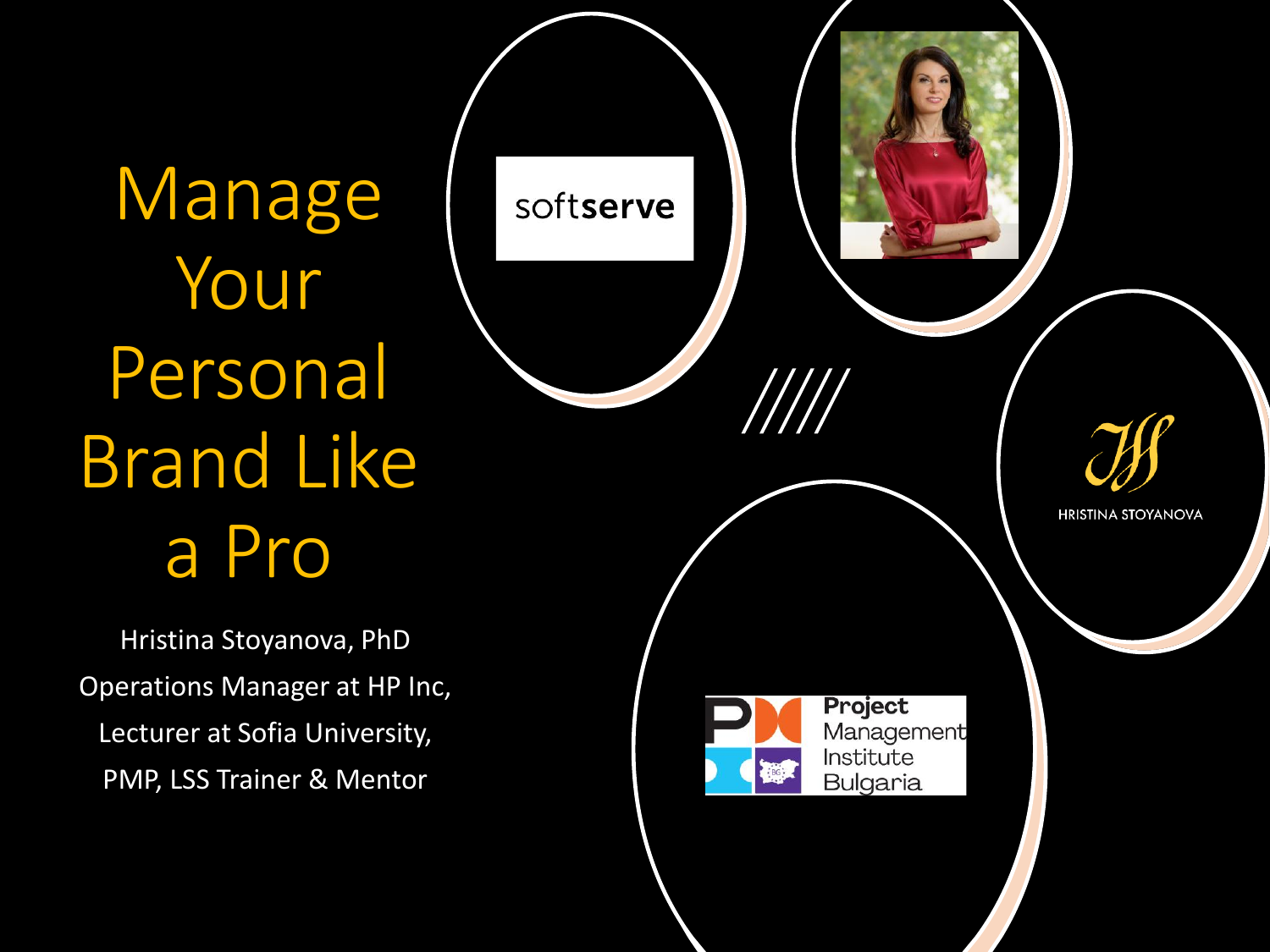

## What will you obtain?

What is a personal brand?

**Which** communication strategy to apply?

Which tools to use to communicate your brand and how?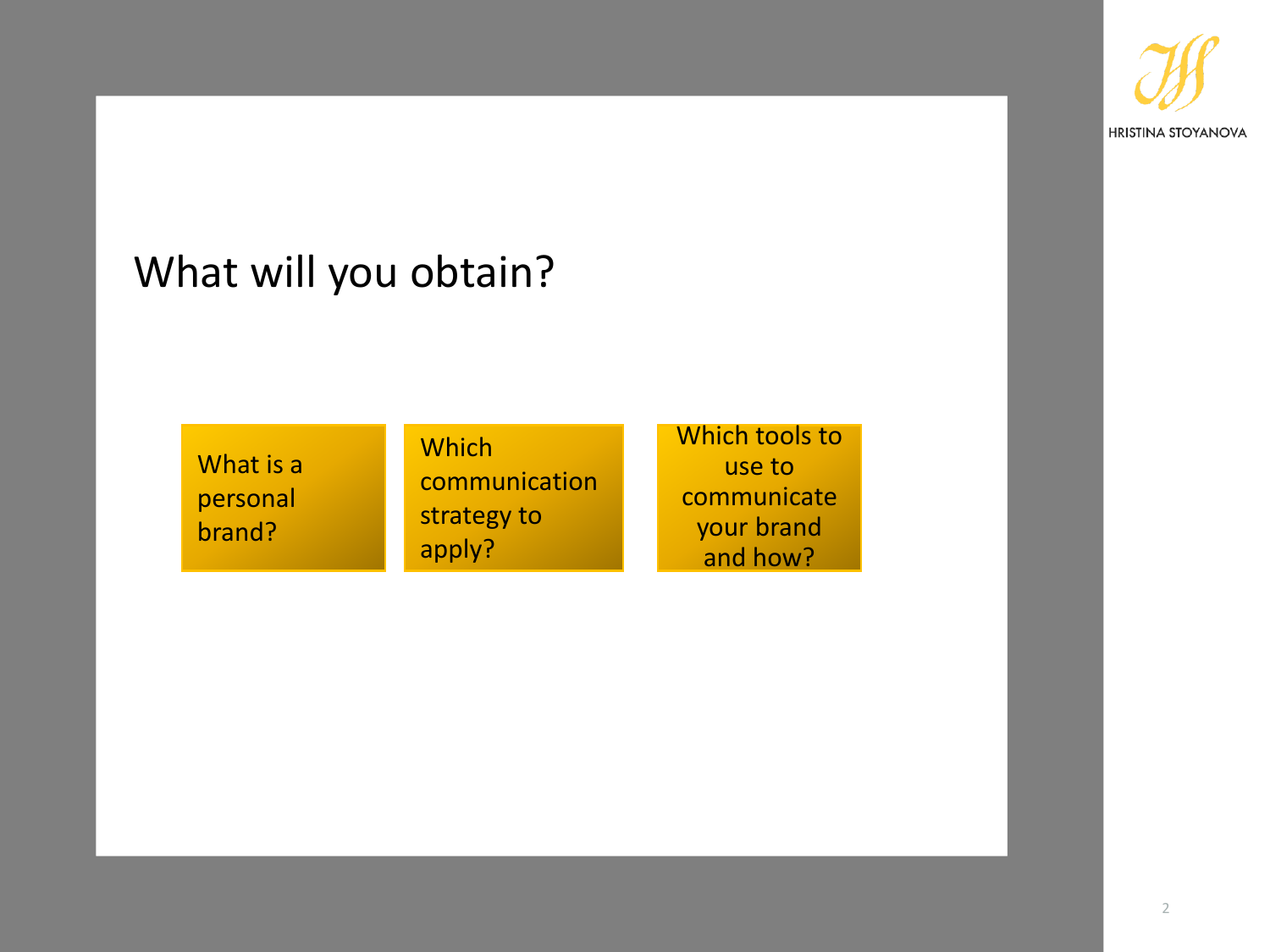**HRISTINA STOYANOVA** 

## Personal brand

*"Your brand is what other people say about you when you're not in the room."*

Jeff Bezos

- Everyone has it
- Our authentic story that makes us exceptional
- Our reputation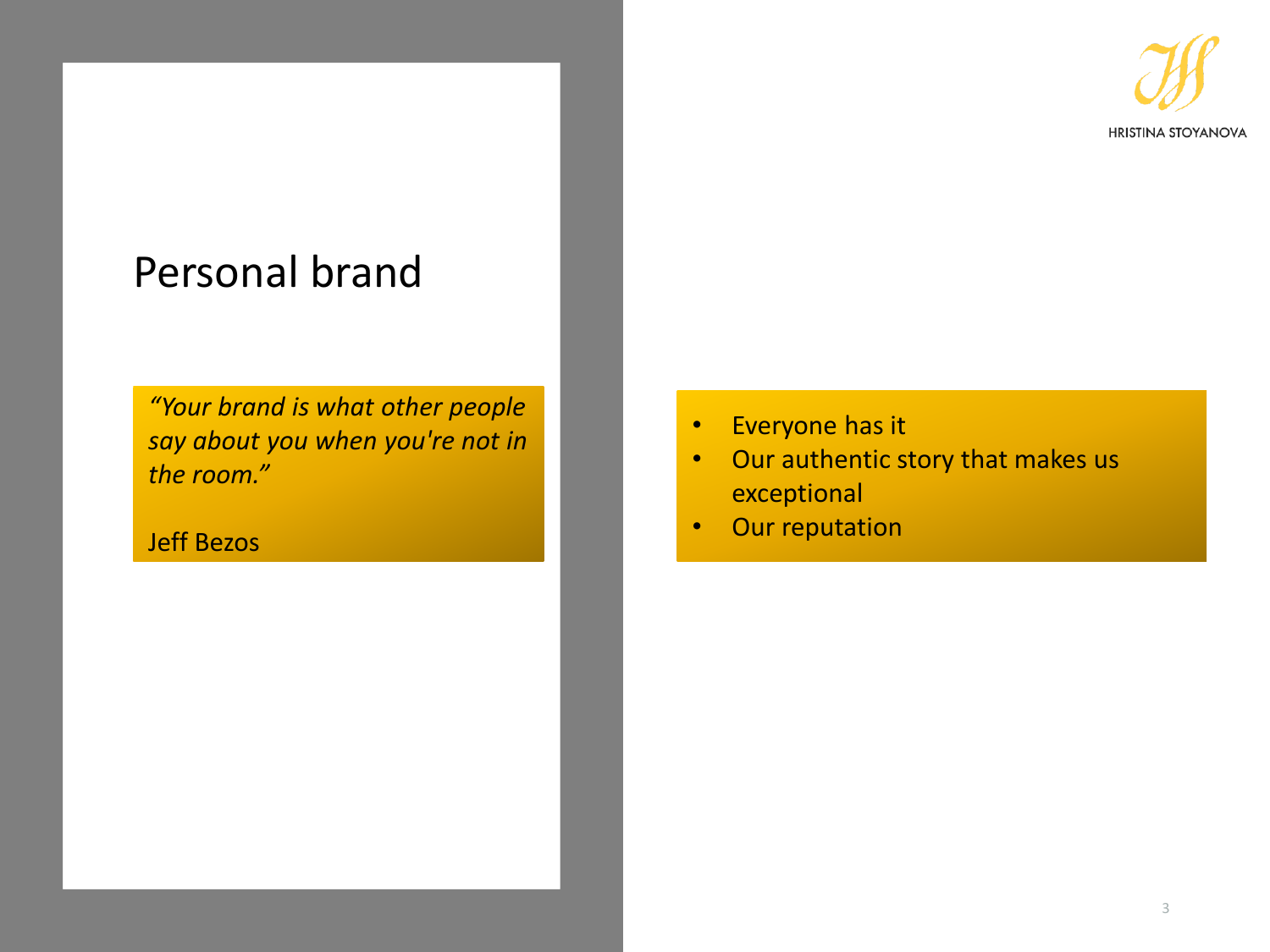

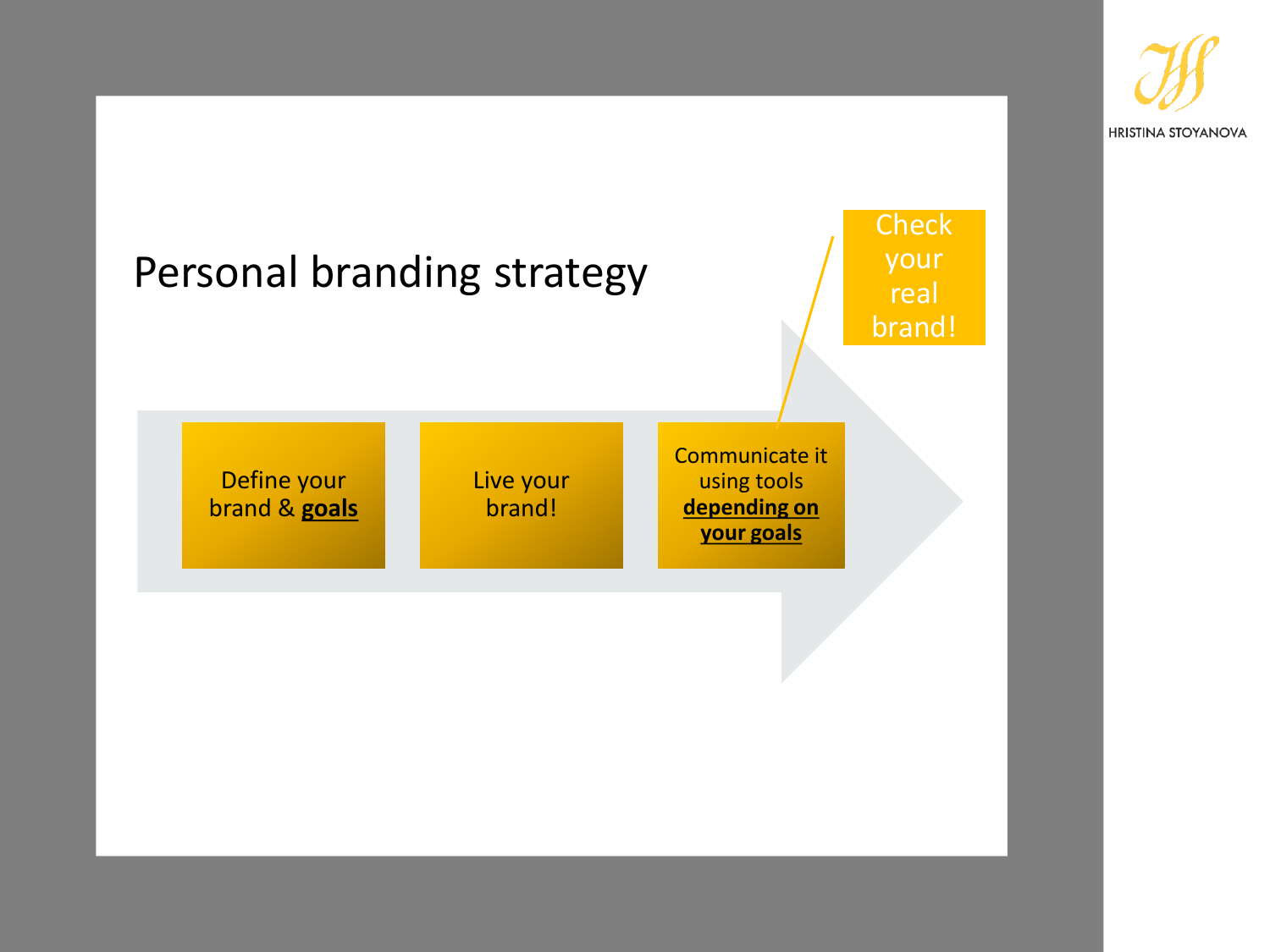## **My research:**

**14 interviews** with hiring managers, HR specialists and representatives of training, consulting and educational organizations



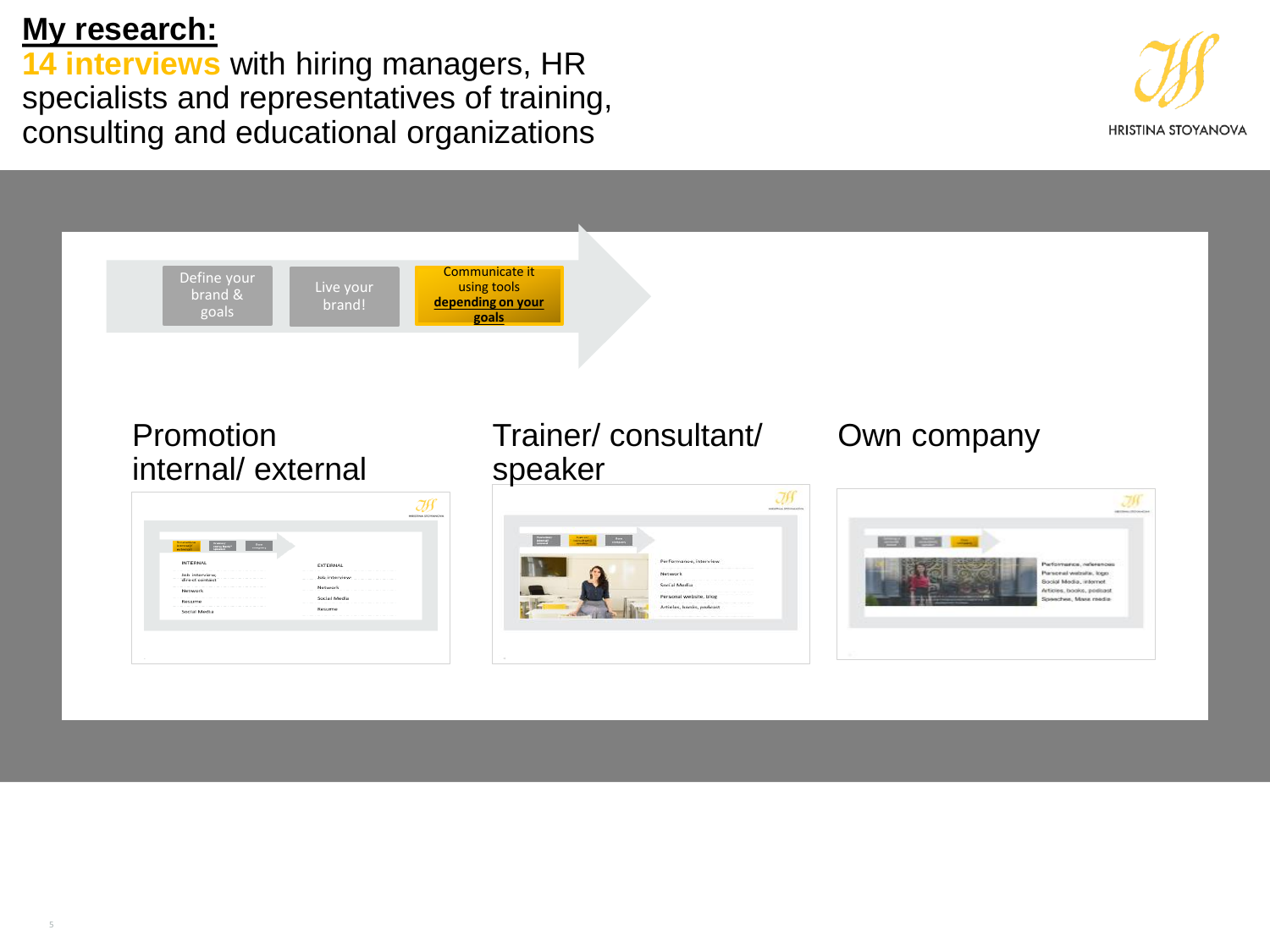



## **THANK YOU!**

in Hristina Stoyanova



Global Business Masters

[hristinastoyanova.com](https://hristinastoyanova.com/)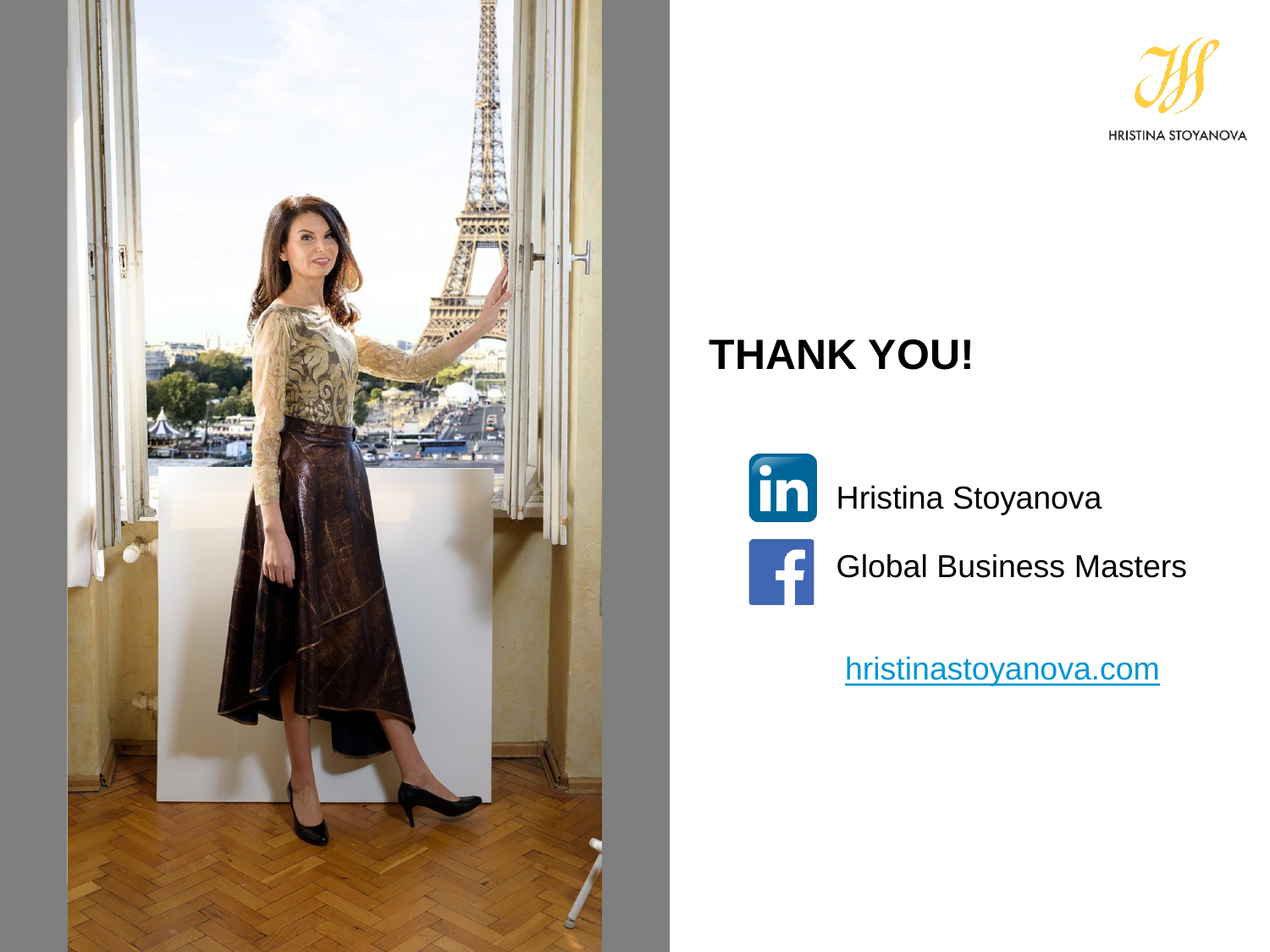

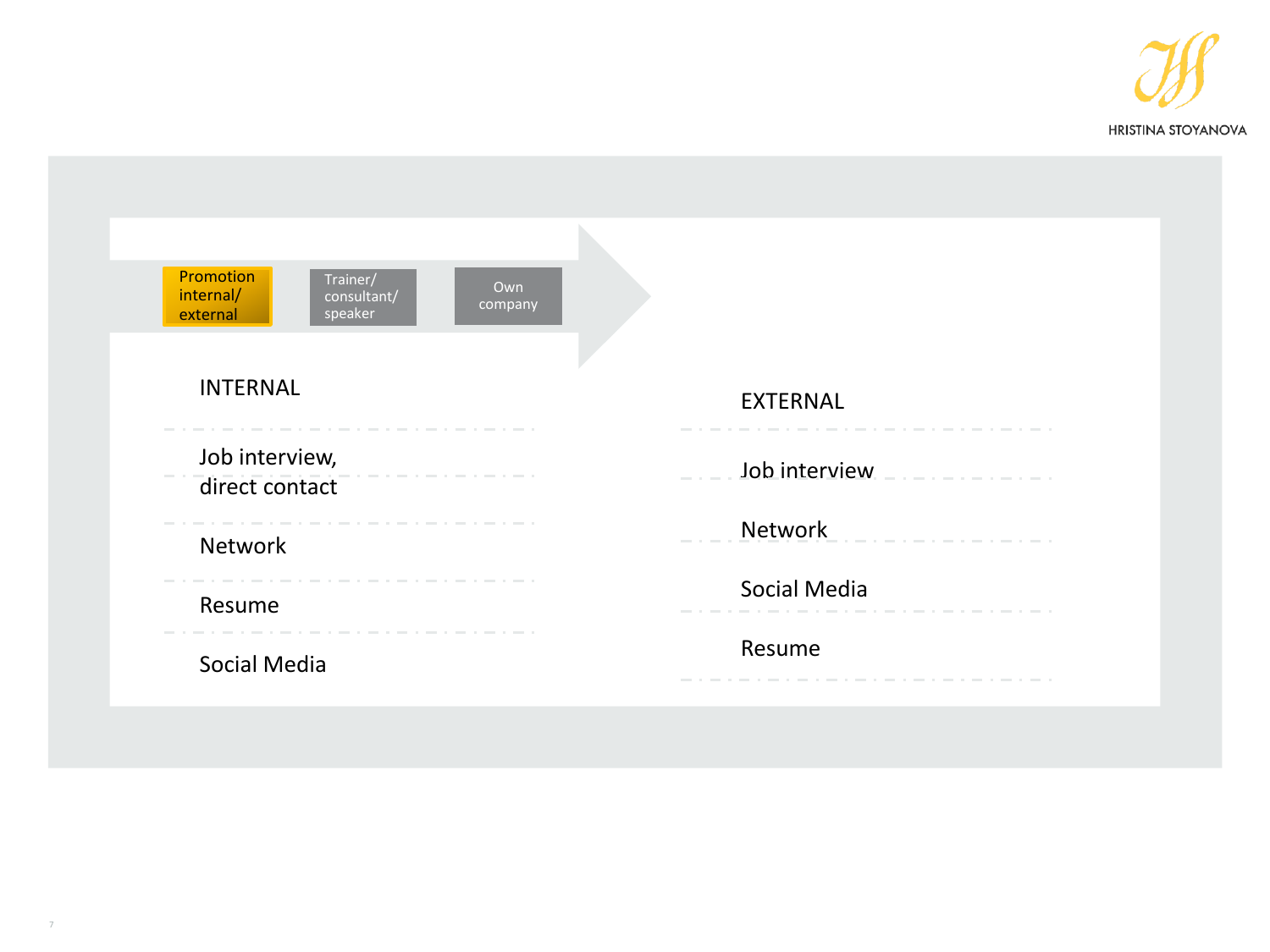

<span id="page-7-0"></span>